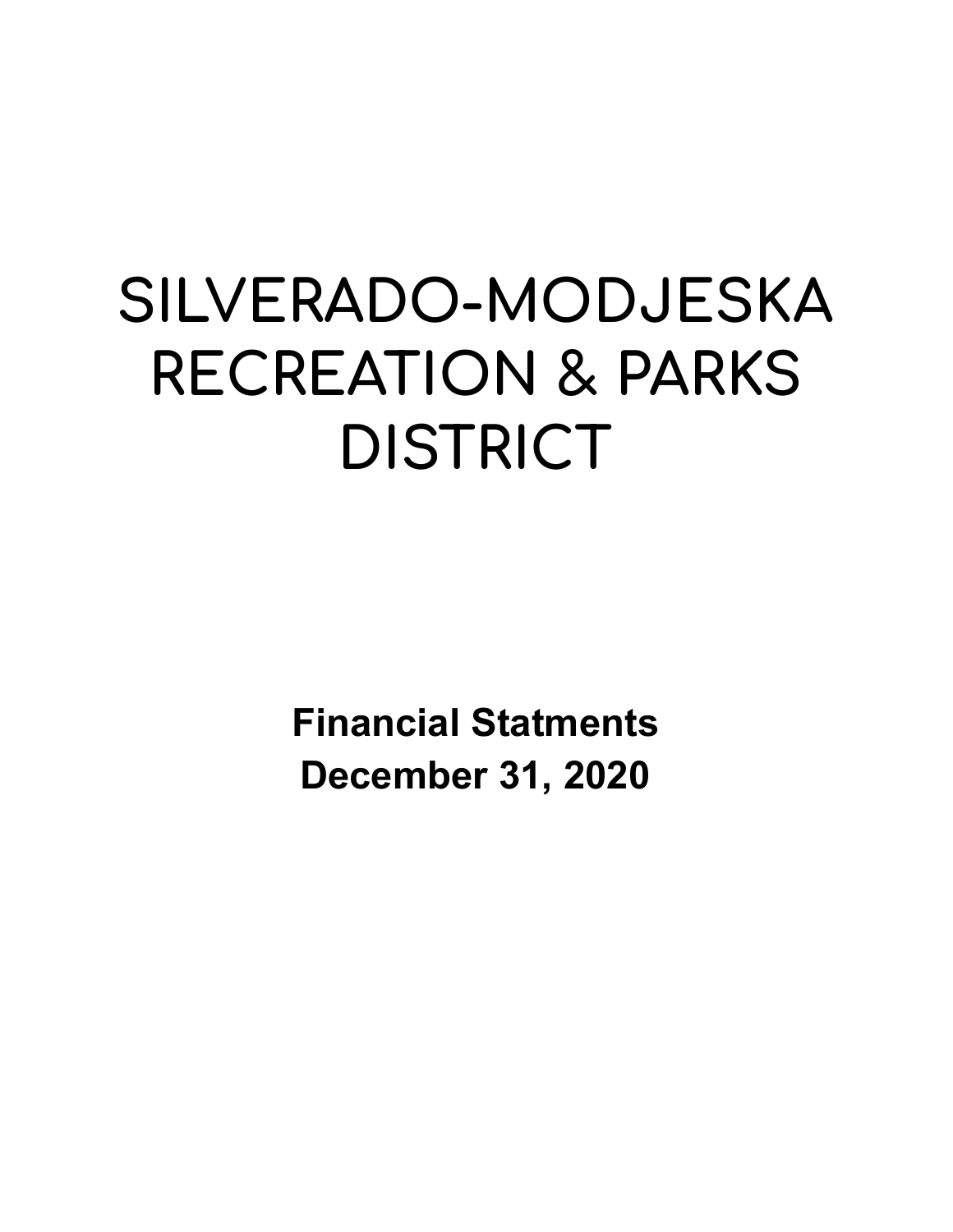# 2:28 PM Silverado Modjeska Recreation & Parks District 01/17/21 Profit & Loss Cash Basis December 2020

|                                                       | <b>Dec 20</b> |
|-------------------------------------------------------|---------------|
| <b>Income</b><br>60000 · Recreation Program Income    | 5.00          |
| 6210 · Property Taxes -Current Secured                | 7,950.43      |
| 6280 · Property Tax-Curr Supplemental                 | 37.28         |
| 6290 Other Taxes                                      | 50,373.92     |
| 6610 Interest                                         | 49.71         |
| 6690 · State-Homeowners PR Tax Relief                 | 16.30         |
| <b>Total Income</b>                                   | 58,432.64     |
| <b>Expense</b>                                        |               |
| 0702 · Telephone                                      | 474.14        |
| 1100 · Insurance                                      | 5,890.50      |
| 1400 · Maintenance - Bldgs & Improvs                  |               |
| 14001 · Landscaping                                   | 1,460.00      |
| 14002 · Repairs & Renovations (Minor)                 | 49.00         |
| Total 1400 · Maintenance - Bldgs & Improvs            | 1,509.00      |
| 1803 · Postage                                        | 27.50         |
| 1900 · Professional/Specialized Srvcs                 |               |
| 19005 · Administrative                                | 250.00        |
| 19006 · Bookkeeping                                   | 1.781.25      |
| 19008 Caretaker                                       | 250.00        |
| 19009 Website Maintenance                             | 30.00         |
| 1900 · Professional/Specialized Srvcs - Other         | 19.88         |
| Total 1900 · Professional/Specialized Srvcs           | 2,331.13      |
| 1912 Investment Administrative Fees<br>2800 Utilities | 3.26          |
| 28001 Electricity                                     | 58.27         |
| 28002 · Waste Disposal                                | 137.81        |
| 28003 · Portable Toilets/Septic                       | 190.00        |
| 28005 Water                                           | 1,710.48      |
| Total 2800 Utilities                                  | 2,096.56      |
| <b>Total Expense</b>                                  | 12,332.09     |
| Net Income                                            | 46,100.55     |
|                                                       |               |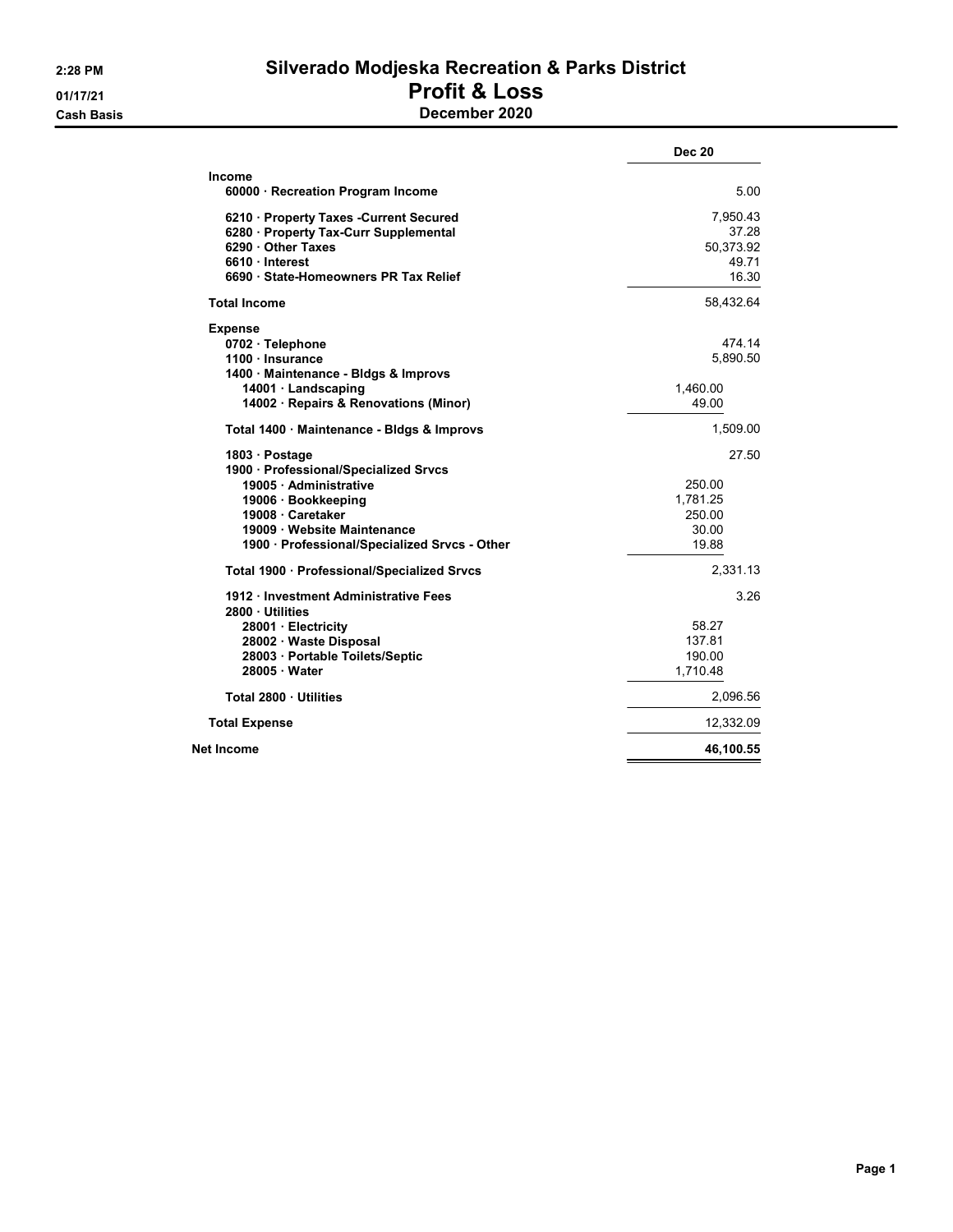## 2:18 PM 01/17/21 **Profit & Loss**

### Cash Basis July through December 2020

|                                                                                                                                                                                                                                                                                      | <b>Jul 20</b>                                            | Aug 20                                                | Sep 20                                                  | <b>Oct 20</b>                                          | <b>Nov 20</b>                                              | <b>Dec 20</b>                                                   | <b>TOTAL</b>                                                          |
|--------------------------------------------------------------------------------------------------------------------------------------------------------------------------------------------------------------------------------------------------------------------------------------|----------------------------------------------------------|-------------------------------------------------------|---------------------------------------------------------|--------------------------------------------------------|------------------------------------------------------------|-----------------------------------------------------------------|-----------------------------------------------------------------------|
| Income<br>60000 · Recreation Program Income                                                                                                                                                                                                                                          |                                                          |                                                       |                                                         |                                                        |                                                            |                                                                 |                                                                       |
| 60001 · Instructor Fees<br>60005 · Sticker Sales<br>60000 · Recreation Program Income - Other                                                                                                                                                                                        | 0.00<br>0.00<br>0.00                                     | 0.00<br>0.00<br>0.00                                  | 0.00<br>0.00<br>0.00                                    | 70.80<br>45.00<br>0.00                                 | 0.00<br>25.00<br>0.00                                      | 0.00<br>0.00<br>5.00                                            | 70.80<br>70.00<br>5.00                                                |
| Total 60000 · Recreation Program Income                                                                                                                                                                                                                                              | 0.00                                                     | 0.00                                                  | 0.00                                                    | 115.80                                                 | 25.00                                                      | 5.00                                                            | 145.80                                                                |
| 6210 · Property Taxes -Current Secured<br>6220 · Property Taxes-Curr Unsecured<br>6280 · Property Tax-Curr Supplemental<br>6290 · Other Taxes<br>6300 · Property Taxes-Prior Supplement<br>6540 · Penalties & Costs on Deling Tax<br>6610 · Interest<br>6620 · Rents and Concessions | 413.65<br>0.00<br>63.83<br>0.00<br>16.95<br>4.38<br>0.00 | 0.00<br>0.00<br>8.38<br>0.00<br>0.00<br>0.00<br>62.29 | 0.00<br>318.40<br>6.30<br>0.00<br>0.00<br>0.00<br>58.54 | 0.00<br>0.00<br>25.67<br>0.00<br>0.00<br>0.00<br>52.77 | 4,048.20<br>0.00<br>35.14<br>0.00<br>0.00<br>0.00<br>51.83 | 7,950.43<br>0.00<br>37.28<br>50,373.92<br>0.00<br>0.00<br>49.71 | 12,412.28<br>318.40<br>176.60<br>50,373.92<br>16.95<br>4.38<br>275.14 |
| $6621 \cdot W$ eddings<br>6620 · Rents and Concessions - Other                                                                                                                                                                                                                       | 0.00<br>0.00                                             | 0.00<br>0.00                                          | 0.00<br>0.00                                            | $-900.00$<br>350.00                                    | 0.00<br>0.00                                               | 0.00<br>0.00                                                    | $-900.00$<br>350.00                                                   |
| Total 6620 · Rents and Concessions                                                                                                                                                                                                                                                   | 0.00                                                     | 0.00                                                  | 0.00                                                    | $-550.00$                                              | 0.00                                                       | 0.00                                                            | $-550.00$                                                             |
| 6690 · State-Homeowners PR Tax Relief<br>7960 · Donations/Gifts                                                                                                                                                                                                                      | 0.00<br>0.00                                             | 0.00<br>0.00                                          | 0.00<br>0.00                                            | 0.00<br>33.89                                          | 0.00<br>0.00                                               | 16.30<br>0.00                                                   | 16.30<br>33.89                                                        |
| 9000 · Chili Cookoff Fundraiser<br><b>Donations</b>                                                                                                                                                                                                                                  | 0.00                                                     | 0.00                                                  | 120.00                                                  | 0.00                                                   | 0.00                                                       | 0.00                                                            | 120.00                                                                |
| Total 9000 · Chili Cookoff Fundraiser                                                                                                                                                                                                                                                | 0.00                                                     | 0.00                                                  | 120.00                                                  | 0.00                                                   | 0.00                                                       | 0.00                                                            | 120.00                                                                |
| <b>Total Income</b>                                                                                                                                                                                                                                                                  | 498.81                                                   | 70.67                                                 | 503.24                                                  | $-321.87$                                              | 4,160.17                                                   | 58,432.64                                                       | 63,343.66                                                             |
| <b>Expense</b><br>0702 · Telephone<br>1100 · Insurance<br>1400 · Maintenance - Bldgs & Improvs<br>14001 · Landscaping<br>14002 · Repairs & Renovations (Minor)                                                                                                                       | 360.62<br>0.00<br>0.00<br>123.10                         | 360.57<br>5,890.50<br>1,835.00<br>372.30              | 360.80<br>0.00<br>0.00<br>40.00                         | 361.41<br>0.00<br>600.00<br>40.00                      | 375.38<br>0.00<br>0.00<br>651.79                           | 474.14<br>5,890.50<br>1,460.00<br>49.00                         | 2.292.92<br>11,781.00<br>3,895.00<br>1.276.19                         |
| Total 1400 · Maintenance - Bldgs & Improvs                                                                                                                                                                                                                                           | 123.10                                                   | 2,207.30                                              | 40.00                                                   | 640.00                                                 | 651.79                                                     | 1,509.00                                                        | 5,171.19                                                              |
| 1500 · Donations                                                                                                                                                                                                                                                                     | $-450.00$                                                | 0.00                                                  | 0.00                                                    | 0.00                                                   | 0.00                                                       | 0.00                                                            | $-450.00$                                                             |
| 1600 · Memberships<br>1700 · Miscellaneous Expense                                                                                                                                                                                                                                   | 449.80<br>0.00                                           | 350.00<br>136.00                                      | 0.00<br>0.00                                            | 0.00<br>0.00                                           | 479.00<br>0.00                                             | 0.00<br>0.00                                                    | 1,278.80<br>136.00                                                    |
| 1800 · Office Expense<br>1803 · Postage<br>1900 · Professional/Specialized Srvcs                                                                                                                                                                                                     | 0.00<br>0.00                                             | 136.58<br>0.00                                        | 0.00<br>0.00                                            | 0.00<br>0.00                                           | 61.88<br>53.85                                             | 0.00<br>27.50                                                   | 198.46<br>81.35                                                       |
| 19002 · Legal Services<br>19005 · Administrative<br>19006 · Bookkeeping<br>19008 · Caretaker<br>19009 · Website Maintenance<br>1900 · Professional/Specialized Srvcs - Other                                                                                                         | 75.00<br>0.00<br>420.00<br>0.00<br>33.00<br>0.56         | 0.00<br>0.00<br>420.00<br>0.00<br>0.00<br>0.00        | 0.00<br>154.00<br>490.00<br>247.50<br>43.50<br>0.80     | 0.00<br>66.00<br>420.00<br>0.00<br>775.75<br>0.00      | 0.00<br>385.00<br>525.00<br>2,193.75<br>27.75<br>10.12     | 0.00<br>250.00<br>1,781.25<br>250.00<br>30.00<br>19.88          | 75.00<br>855.00<br>4,056.25<br>2,691.25<br>910.00<br>31.36            |
| Total 1900 · Professional/Specialized Srvcs                                                                                                                                                                                                                                          | 528.56                                                   | 420.00                                                | 935.80                                                  | 1,261.75                                               | 3.141.62                                                   | 2,331.13                                                        | 8.618.86                                                              |
| 1912 · Investment Administrative Fees<br>2800 · Utilities<br>28001 · Electricity<br>28002 · Waste Disposal<br>28003 · Portable Toilets/Septic<br>28005 · Water                                                                                                                       | 0.00<br>59.36<br>362.37<br>190.00<br>290.81              | 3.01<br>55.88<br>362.36<br>0.00<br>415.56             | 3.02<br>65.61<br>416.19<br>190.00<br>624.24             | 2.94<br>58.64<br>362.36<br>190.00<br>868.37            | 3.20<br>53.01<br>362.35<br>190.00<br>235.39                | 3.26<br>58.27<br>137.81<br>190.00<br>1,710.48                   | 15.43<br>350.77<br>2,003.44<br>950.00<br>4,144.85                     |
| Total 2800 · Utilities                                                                                                                                                                                                                                                               | 902.54                                                   | 833.80                                                | 1,296.04                                                | 1,479.37                                               | 840.75                                                     | 2,096.56                                                        | 7,449.06                                                              |
| 50000 · Recreation Program Expense<br>50003 · Silverado Summer Concerts                                                                                                                                                                                                              | 239.28                                                   | 0.00                                                  | 0.00                                                    | 0.00                                                   | 0.00                                                       | 0.00                                                            | 239.28                                                                |
| Total 50000 · Recreation Program Expense                                                                                                                                                                                                                                             | 239.28                                                   | 0.00                                                  | 0.00                                                    | 0.00                                                   | 0.00                                                       | 0.00                                                            | 239.28                                                                |
| <b>Total Expense</b>                                                                                                                                                                                                                                                                 | 2,153.90                                                 | 10,337.76                                             | 2,635.66                                                | 3,745.47                                               | 5,607.47                                                   | 12,332.09                                                       | 36,812.35                                                             |
| Net Income                                                                                                                                                                                                                                                                           | $-1,655.09$                                              | $-10,267.09$                                          | $-2,132.42$                                             | $-4,067.34$                                            | $-1,447.30$                                                | 46,100.55                                                       | 26,531.31                                                             |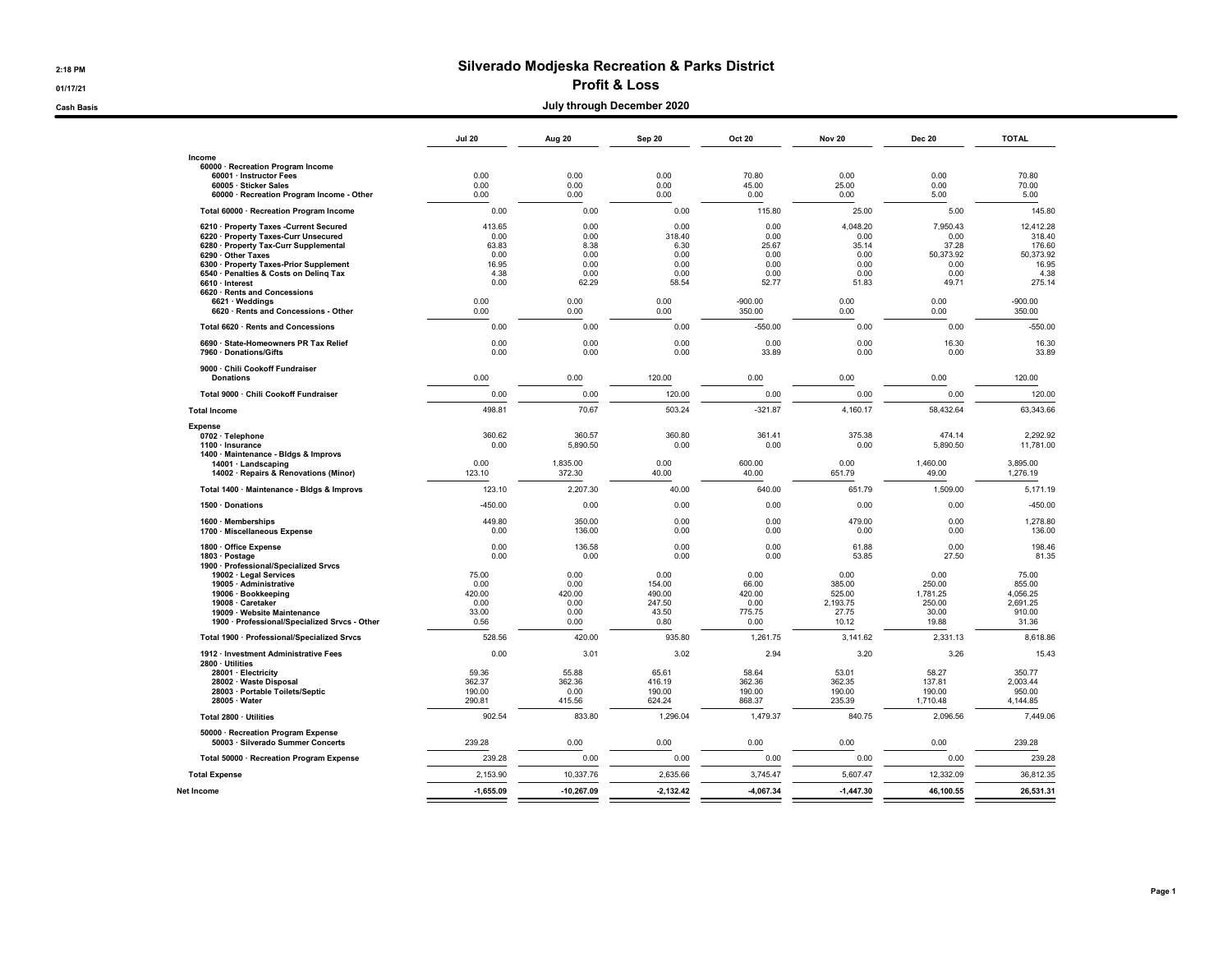# 2:22 PM Silverado Modjeska Recreation & Parks District 01/17/21 **Balance Sheet** Cash Basis **As of January 17, 2021**

|                                                                                                                                              | Jan 17, 21               |
|----------------------------------------------------------------------------------------------------------------------------------------------|--------------------------|
| <b>ASSETS</b><br><b>Current Assets</b><br><b>Checking/Savings</b>                                                                            |                          |
| 8010 · County Checking Account<br>8020 · BofA Rec Checking Account                                                                           | 127,360.46<br>154,909.06 |
| <b>Total Checking/Savings</b>                                                                                                                | 282,269.52               |
| <b>Other Current Assets</b><br>8250 · Interest Receivable                                                                                    | 101.54                   |
| <b>Total Other Current Assets</b>                                                                                                            | 101.54                   |
| <b>Total Current Assets</b>                                                                                                                  | 282,371.06               |
| <b>Other Assets</b><br>8211 Interfund Receivable<br>82111 · Loan to SCC (2nd Loan)<br>8211 · Interfund Receivable - Other                    | 66,447.95<br>66,048.00   |
| Total 8211 Interfund Receivable                                                                                                              | 132,495.95               |
| <b>Total Other Assets</b>                                                                                                                    | 132,495.95               |
| <b>TOTAL ASSETS</b>                                                                                                                          | 414,867.01               |
| <b>LIABILITIES &amp; EQUITY</b><br><b>Liabilities</b><br><b>Current Liabilities</b><br><b>Accounts Payable</b><br>9025 · Stale Dated Payable | 50.00                    |
| <b>Total Accounts Payable</b>                                                                                                                | 50.00                    |
| <b>Other Current Liabilities</b><br>9001 · CAPRI Stage Repair Funds<br>9120 · Development Deposits                                           | 5,606.89<br>13,600.00    |
| <b>Total Other Current Liabilities</b>                                                                                                       | 19,206.89                |
| <b>Total Current Liabilities</b>                                                                                                             | 19,256.89                |
| <b>Total Liabilities</b>                                                                                                                     | 19,256.89                |
| Equity<br>9990 Fund Balance-Unrestricted<br><b>Net Income</b>                                                                                | 369,524.42<br>26,085.70  |
| <b>Total Equity</b>                                                                                                                          | 395,610.12               |
| TOTAL LIABILITIES & EQUITY                                                                                                                   | 414,867.01               |
|                                                                                                                                              |                          |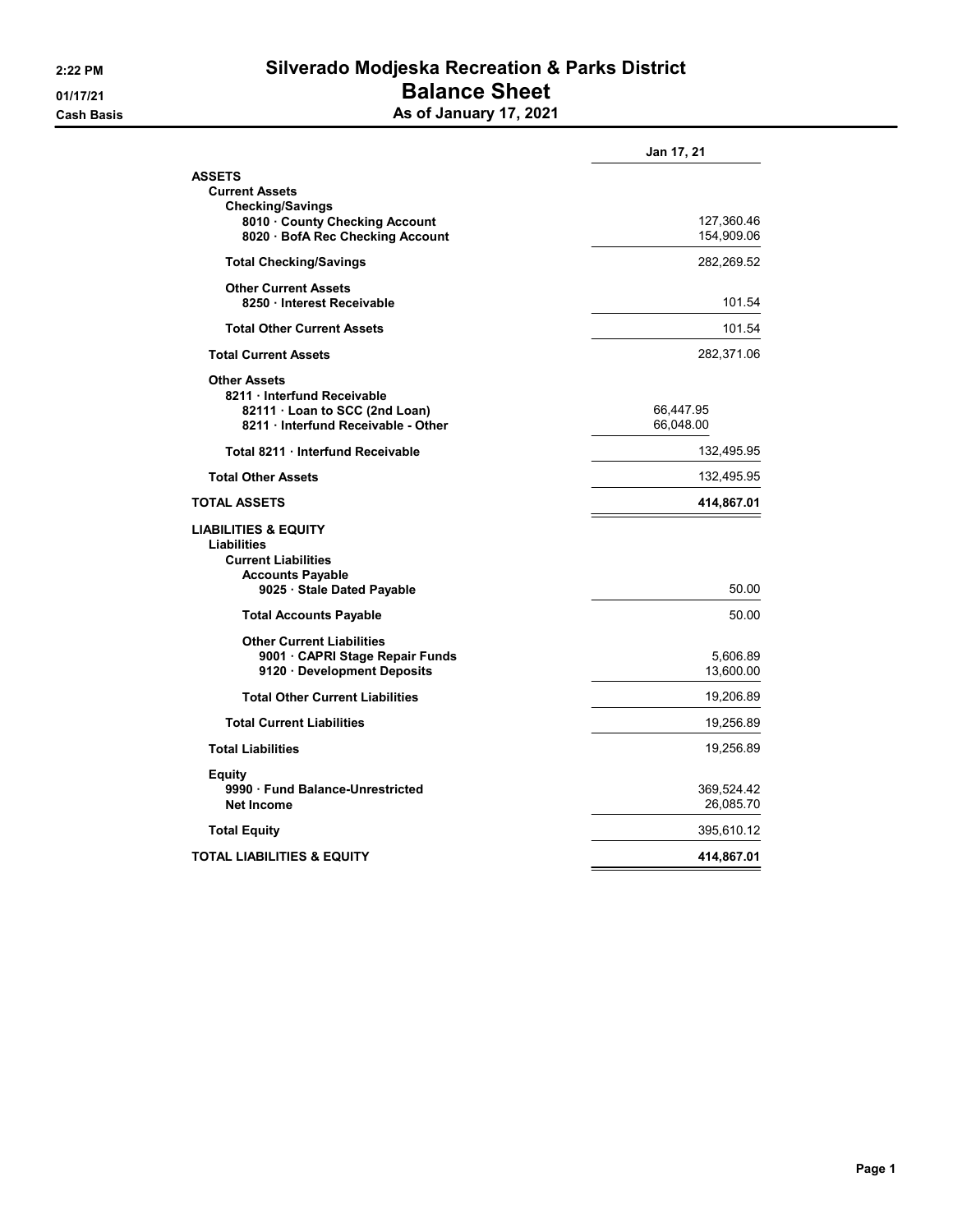# 12:31 PM Silverado Modjeska Recreation & Parks District 01/15/21 Deposit Detail

## December 2020

| <b>Type</b>            | <b>Num</b> | <b>Date</b> | Name        | <b>Account</b>           | <b>Amount</b> |
|------------------------|------------|-------------|-------------|--------------------------|---------------|
| <b>Deposit</b>         |            | 12/12/2020  | Topp, Kevin | 8020 BofA Rec Ch         | 5.00          |
|                        |            |             | Topp, Kevin | $60000 \cdot$ Recreation | $-5.00$       |
| <b>TOTAL</b>           |            |             |             |                          | $-5.00$       |
| <b>General Journal</b> | $F-GA$ -   | 12/30/2020  |             | 8010 County Chec         | 52.77         |
|                        |            |             |             | 8250 · Interest Rece     | $-52.77$      |
| <b>TOTAL</b>           |            |             |             |                          | $-52.77$      |

Page 1